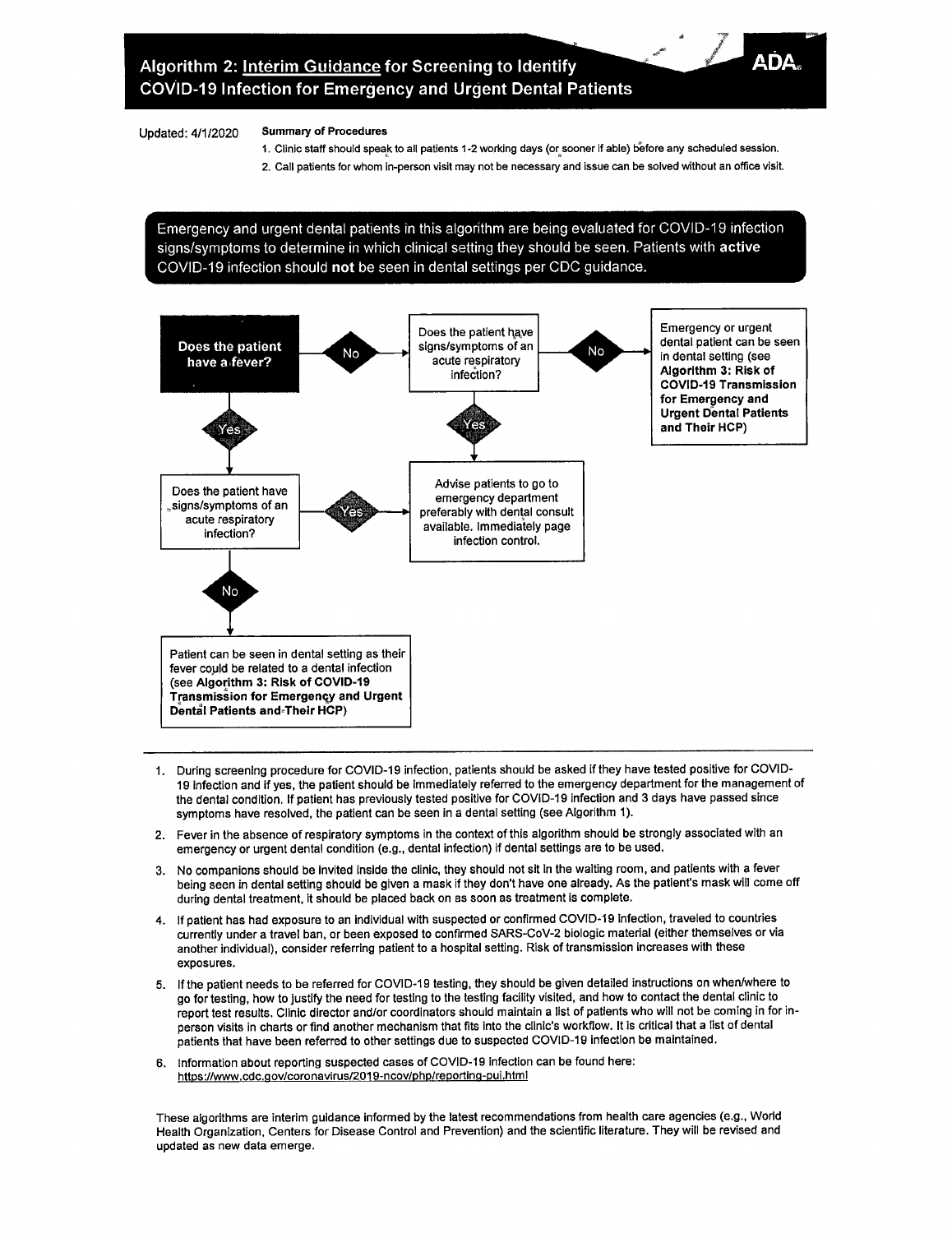## Updated: 4/1/2020 Summary of Procedures

1. Clinic staff should speak to all patients <sup>1</sup> -2 working days (or sooner if able) before any scheduled session.

**ADA,**

- 2. Call patients for whom in-person visit may not be necessary and re-schedule.
- 3. See emergency triage and COVID-19 infection screening procedures.

Emergency and urgent dental patients in this algorithm are asymptomatic, have no known COVID-19 exposure, recovered from COVID-19 infection, or have recently undergone testing and do not have COVID-19 infection.



\*A less protective option than N95 respirators is the use of a surgical facemask with a full-face shield; use of a surgical face mask alone may be considered if the supply chain of respirators cannot meet demand with the understanding that this may increase the risk of infection of dental health care professionals **engaged in the care and community transmission.**

These algorithms are interim guidance informed by the latest recommendations from health care agencies (e.g., World Health Organization, Centers for Disease Control and Prevention) and the scientific literature. They will be revised and updated as new data emerge.

**HCP: healthcare personnel; PPE: personal protective equipment.**